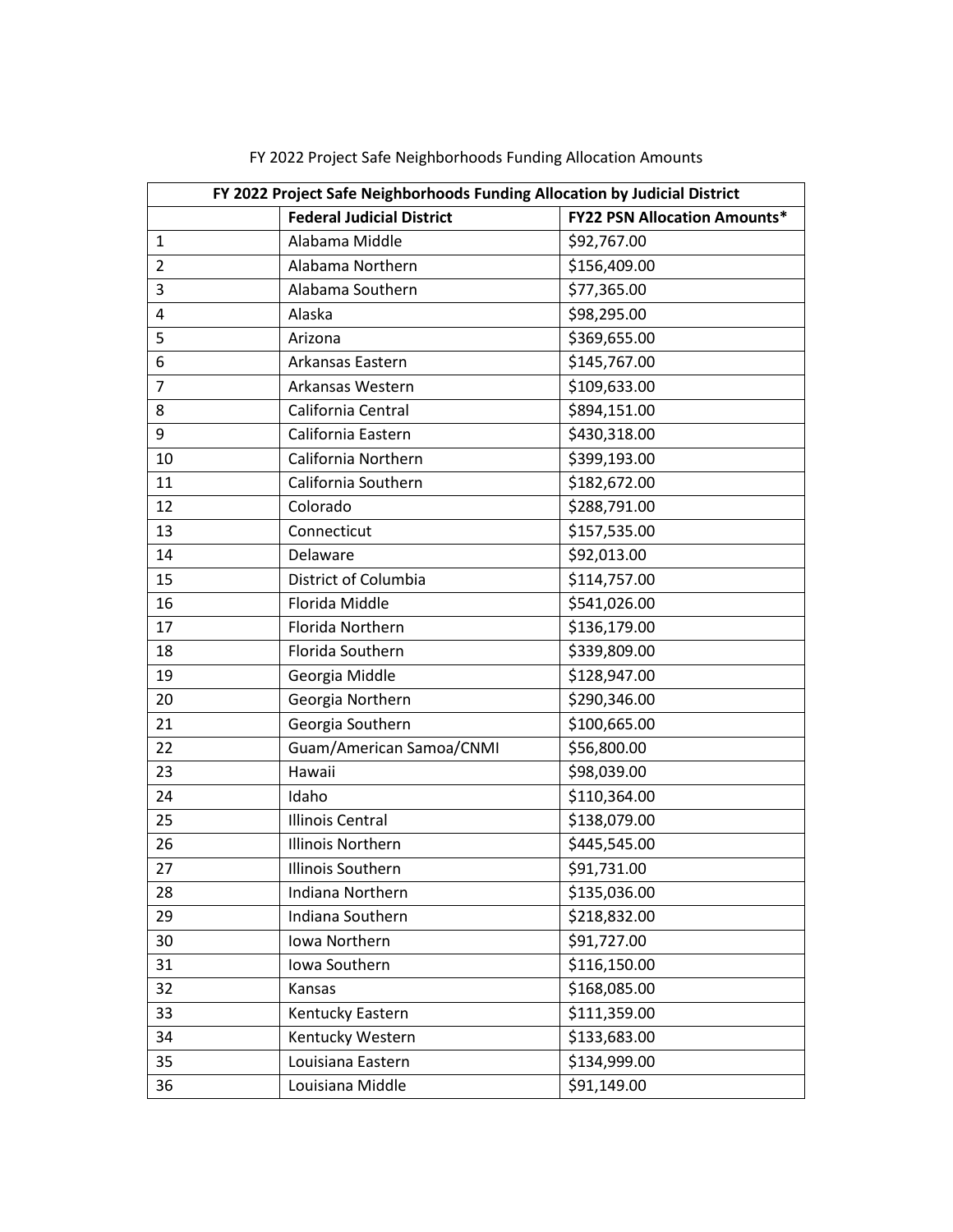| 37 | Louisiana Western       | \$152,565.00 |
|----|-------------------------|--------------|
| 38 | Maine                   | \$85,034.00  |
| 39 | Maryland                | \$315,011.00 |
| 40 | Massachusetts           | \$306,729.00 |
| 41 | Michigan Eastern        | \$348,836.00 |
| 42 | Michigan Western        | \$192,976.00 |
| 43 | Minnesota               | \$236,111.00 |
| 44 | Mississippi Northern    | \$77,404.00  |
| 45 | Mississippi Southern    | \$106,936.00 |
| 46 | Missouri Eastern        | \$182,139.00 |
| 47 | Missouri Western        | \$207,593.00 |
| 48 | Montana                 | \$96,098.00  |
| 49 | Nebraska                | \$119,266.00 |
| 50 | Nevada                  | \$196,253.00 |
| 51 | New Hampshire           | \$88,528.00  |
| 52 | New Jersey              | \$328,650.00 |
| 53 | <b>New Mexico</b>       | \$175,450.00 |
| 54 | New York Eastern        | \$484,034.00 |
| 55 | New York Northern       | \$158,310.00 |
| 56 | New York Southern       | \$170,638.00 |
| 57 | New York Western        | \$147,186.00 |
| 58 | North Carolina Eastern  | \$198,199.00 |
| 59 | North Carolina Middle   | \$177,090.00 |
| 60 | North Carolina Western  | \$184,988.00 |
| 61 | North Dakota            | \$77,259.00  |
| 62 | Ohio Northern           | \$257,449.00 |
| 63 | Ohio Southern           | \$253,076.00 |
| 64 | Oklahoma Eastern        | \$78,164.00  |
| 65 | Oklahoma Northern       | \$103,114.00 |
| 66 | Oklahoma Western        | \$144,064.00 |
| 67 | Oregon                  | \$198,537.00 |
| 68 | Pennsylvania Eastern    | \$252,358.00 |
| 69 | Pennsylvania Middle     | \$144,383.00 |
| 70 | Pennsylvania Western    | \$157,614.00 |
| 71 | Puerto Rico             | \$143,935.00 |
| 72 | Rhode Island            | \$84,187.00  |
| 73 | South Carolina          | \$291,203.00 |
| 74 | South Dakota            | \$85,818.00  |
| 75 | Tennessee Eastern       | \$166,027.00 |
| 76 | <b>Tennessee Middle</b> | \$178,155.00 |
| 77 | Tennessee Western       | \$175,612.00 |